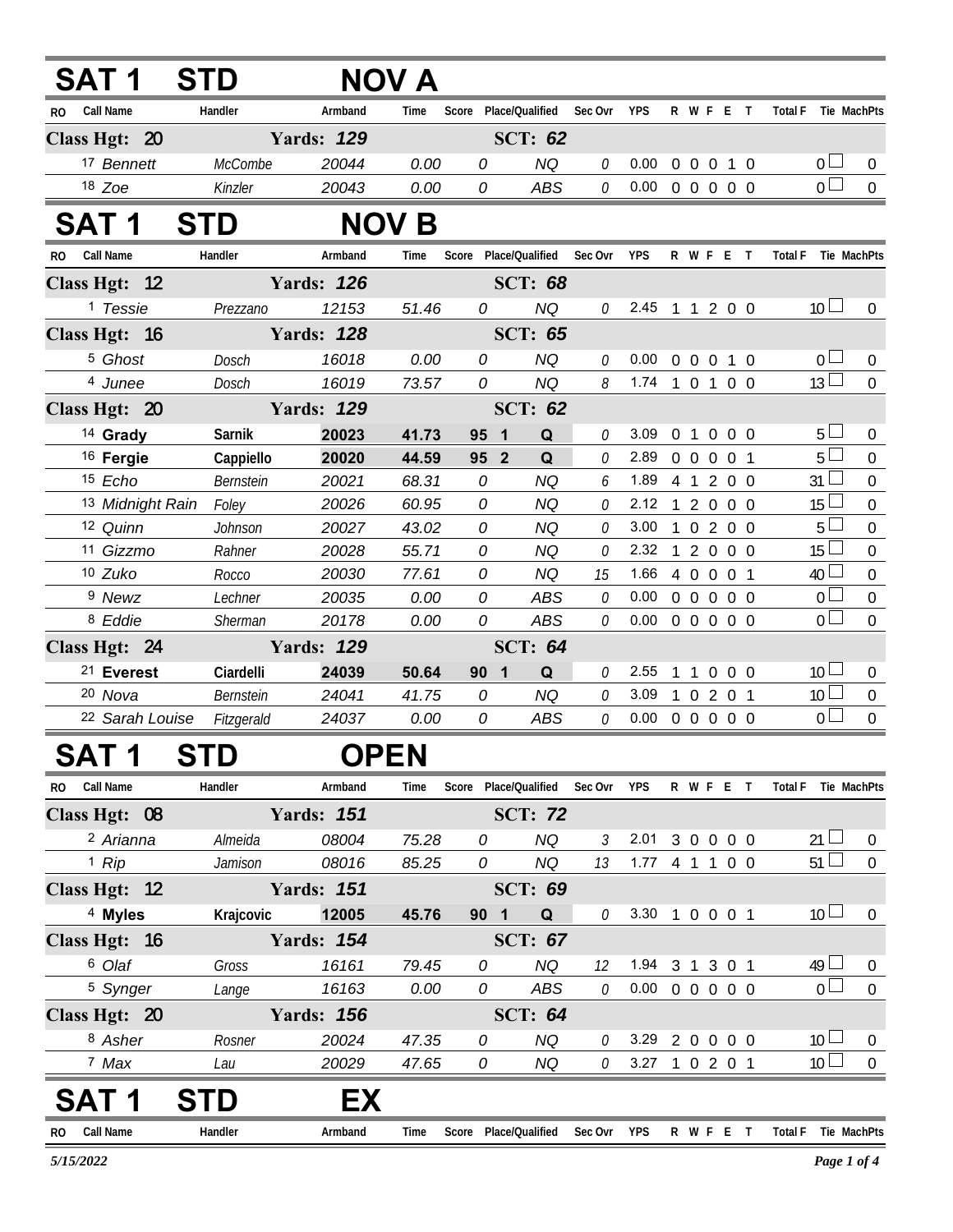| Class Hgt: 08                     |                     | <b>Yards: 176</b> |                |                  | <b>SCT: 75</b>         |               |                |                |                   |                        |            |                                   |                                  |
|-----------------------------------|---------------------|-------------------|----------------|------------------|------------------------|---------------|----------------|----------------|-------------------|------------------------|------------|-----------------------------------|----------------------------------|
| <sup>6</sup> Pippa                | Eckard              | 08150             | 73.93          | 0                | <b>NQ</b>              | 0             | 2.38           |                |                   | 1 0 0 0 0              |            | 5 <sub>1</sub>                    | $\overline{0}$                   |
| 7 Litchi                          | Hughey              | 08149             | 0.00           | 0                | <b>ABS</b>             | 0             | 0.00           |                |                   | 0 0 0 0 0              |            | $\overline{0}$                    | $\overline{0}$                   |
| Class Hgt: 12                     |                     | <b>Yards: 176</b> |                | <b>SCT: 70</b>   |                        |               |                |                |                   |                        |            |                                   |                                  |
| 27 Ezra                           | Epstein             | 12151             | 72.54          | 0                | <b>NQ</b>              | $\mathcal{Z}$ | 2.43           |                |                   | 1 0 0 0 0              |            | 11 <sup>1</sup>                   | $\overline{0}$                   |
| 26 Reba                           | Downing             | 12152             | 57.48          | 0                | <b>NQ</b>              | 0             | 3.06           |                | 2 1 1             |                        | $0\quad 0$ | 15 <sup>L</sup>                   | $\mathbf 0$                      |
| <sup>25</sup> Zephyr              | Angle               | 12154             | 0.00           | 0                | <b>NQ</b>              | 0             | 0.00           |                | $0\quad 0\quad 0$ |                        | $1\quad0$  | 0 l                               | $\mathbf 0$                      |
| 24 Cara                           | Carriero            | 12155             | 47.05          | 0                | <b>NQ</b>              | 0             | 3.74           |                |                   | 0 0 1 0 0              |            | $0-$                              | $\boldsymbol{0}$                 |
| 23 Brady                          | Halladay            | 12157             | 0.00           | 0                | <b>ABS</b>             | 0             | 0.00           |                |                   | 0 0 0 0 0              |            | 0 <sub>0</sub>                    | $\mathbf 0$                      |
| Class Hgt: 16                     |                     | <b>Yards: 183</b> |                |                  | <b>SCT: 69</b>         |               |                |                |                   |                        |            |                                   |                                  |
| 39 Sierra                         | Dershowitz          | 16159             | 44.10          | 0                | <b>NQ</b>              | 0             | 4.15           |                |                   | 13200                  |            | $20 \Box$                         | $\overline{0}$                   |
| 40 Danny                          | Condit              | 16160             | 46.52          | 0                | <b>NQ</b>              | 0             | 3.93 1 1 2 0 0 |                |                   |                        |            | 10 <sup>1</sup>                   | $\mathbf 0$                      |
| Class Hgt: 20                     |                     | <b>Yards: 190</b> |                |                  | <b>SCT: 66</b>         |               |                |                |                   |                        |            |                                   |                                  |
| 75 Rylee                          | <b>Russo</b>        | 20173             | 51.36          | 100 1            | Q                      | 0             | 3.70           | $\mathbf 0$    | $\overline{0}$    | $\overline{0}$         | $0\quad 0$ | $0-$                              | $\pmb{0}$                        |
| 80 Tabby                          | Ciardelli           | 20165             | 0.00           | 0                | <b>NQ</b>              | 0             | 0.00           |                | $0\quad 0$        | $\overline{0}$         | $1\quad0$  | 0 L                               | $\boldsymbol{0}$                 |
| 79 Zinger                         | Foley               | 20166             | 69.01          | 0                | <b>NQ</b>              | 3             | 2.75           |                | 200               |                        | $0\quad 0$ | $19\perp$                         | $\mathbf 0$                      |
| 78 Breeze                         | Franke              | 20167             | 58.32          | 0                | <b>NQ</b>              | 0             | 3.26           |                |                   | 0 0 1 0 0              |            | 0 <sup>1</sup>                    | $\mathbf 0$                      |
| 77 Maya                           | Sconza              | 20169             | 0.00           | 0                | <b>NQ</b>              | 0             | 0.00           |                |                   | 0 0 0 1 0              |            | 0 <sup>2</sup>                    | $\mathbf 0$                      |
| 76 Miz Biscuit                    | Rollins             | 20171             | 92.34          | 0                | <b>NQ</b>              | 26            | 2.06           |                |                   | 3 1 0 0 0              |            | 98 L                              | $\boldsymbol{0}$                 |
| 74 Star                           | Almeida             | 20174             | 49.73          | 0                | <b>NQ</b>              | 0             | 3.82<br>0.00   |                | $1 \t0 \t1$       |                        | $0\quad 0$ | $5+$<br>0 <sub>0</sub>            | $\boldsymbol{0}$                 |
| 73 Windy<br>72 Grip               | Nottingham<br>McKay | 20175<br>20180    | 0.00<br>47.32  | 0<br>0           | <b>NQ</b><br><b>NQ</b> | 0<br>0        | 4.02 1 1 0 0 0 |                |                   | 0 0 0 1 0              |            | 10 <sup>1</sup>                   | $\overline{0}$<br>$\overline{0}$ |
|                                   |                     |                   |                |                  |                        |               |                |                |                   |                        |            |                                   |                                  |
|                                   |                     |                   |                |                  |                        |               |                |                |                   |                        |            |                                   |                                  |
| SAT 1<br>S1                       | ГD                  | <b>MAS</b>        |                |                  |                        |               |                |                |                   |                        |            |                                   |                                  |
| Call Name<br>RO.                  | Handler             | Armband           | Time           |                  | Score Place/Qualified  | Sec Ovr       | <b>YPS</b>     |                |                   | R W F E T              |            | <b>Total F</b><br>Tie MachPts     |                                  |
| Class Hgt: 08                     |                     | <b>Yards: 176</b> |                |                  | <b>SCT: 75</b>         |               |                |                |                   |                        |            |                                   |                                  |
| <sup>4</sup> Indie                | Manzi               | 08079             | 45.28          | 1001             | Q                      | 0             | 3.89           | $\overline{0}$ | $\overline{0}$    | $\overline{0}$         | $0\quad 0$ | 0 <sub>0</sub>                    | 29                               |
| <sup>3</sup> Ton Ton              | Hanes               | 08148             | 57.27          | 100 2            | Q                      | 0             | 3.07           |                | $0\quad 0\quad 0$ |                        | $0\quad 0$ | 0 <sub>1</sub>                    | 17                               |
| <sup>5</sup> Kerfluffle           | Sikalas             | 08073             | 57.59          | 0                | <b>NQ</b>              | 0             | 3.06           |                |                   | 1 0 0 0 0              |            | $5\Box$                           | $\mathbf 0$                      |
| <sup>2</sup> Dani                 | Turco-Levin         | 08081             | 70.30          | 0                | NQ                     | 0             | 2.50 1 0 0 0 0 |                |                   |                        |            | $5\Box$                           | $\overline{0}$                   |
| Class Hgt: 12                     |                     | <b>Yards: 176</b> |                |                  | <b>SCT: 70</b>         |               |                |                |                   |                        |            |                                   |                                  |
| <sup>18</sup> Boogie Shoes Walter |                     | 12086             | 44.39          | $100 1$          | Q                      | 0             | 3.96           |                |                   | 0 0 0 0 0              |            | 0 <sub>0</sub>                    | 25                               |
| <sup>14</sup> Gotcha!             | <b>Matthews</b>     | 12158             | 47.71          | 100 2            | Q                      | 0             | 3.69           |                |                   | 0 0 0 0 0              |            | 0 <sub>0</sub>                    | 22                               |
| $20$ Star                         | Dershowitz          | 12084             | 49.81          | 100 3            | Q                      | 0             | 3.53           |                |                   | 0 0 0 0 0              |            | $0-$                              | 20                               |
| <sup>15</sup> Boomer              | Packard Kamed       | 12156             | 50.66          | 100 4            | Q                      | 0             | 3.47           |                |                   | 0 0 0 0 0              |            | 0 <sub>0</sub>                    | 19                               |
| 22 Willie                         | Mikita-Kaufhol      | 12082             | 60.93          | 100              | Q                      | 0             | 2.89           |                |                   | 0 0 0 0 0              |            | 0 <sup>1</sup>                    | 9                                |
| 21 PopinJay                       | Schelling           | 12083             | 0.00           | 0                | <b>NQ</b>              | 0             | 0.00           |                |                   | 0 0 0 1 0              |            | 0 <sub>0</sub>                    | $\overline{0}$                   |
| 17 Tease                          | McKay               | 12087             | 61.69          | 0                | <b>NQ</b>              | 0             | 2.85           |                |                   | 4 3 1 0 0              |            | $35 \perp$                        | $\mathbf 0$                      |
| 16 Lorde                          | Berardino           | 12088             | 0.00           | 0                | <b>NQ</b>              | 0             | 0.00           |                |                   | 0 0 0 1 0              |            | $0 -$                             | $\overline{0}$                   |
| 13 Rue                            | Mikita-Kaufhold     | 12090             | 59.42          | 0                | <b>NQ</b>              | 0             | 2.96           |                |                   | 1 1 0 0 0              |            | 10 <sup>L</sup><br>0 <sup>1</sup> | $\boldsymbol{0}$                 |
| 19 Roger                          | Fitzgerald          | 12085             | 0.00           | 0                | ABS                    | 0             | 0.00           |                |                   | 0 0 0 0 0              |            |                                   | $\overline{0}$                   |
| Class Hgt: 16                     | Condit              | <b>Yards: 183</b> |                |                  | <b>SCT: 69</b>         | 0             | 4.38           |                |                   |                        |            | 0 <sub>0</sub>                    |                                  |
| 32 Joey<br>$34$ Bria              | Schelling           | 16099<br>16098    | 41.74<br>48.22 | $100 1$<br>100 2 | Q<br>Q                 | 0             | 3.80           |                |                   | 0 0 0 0 0<br>0 0 0 0 0 |            | $0-$                              | 27<br>20                         |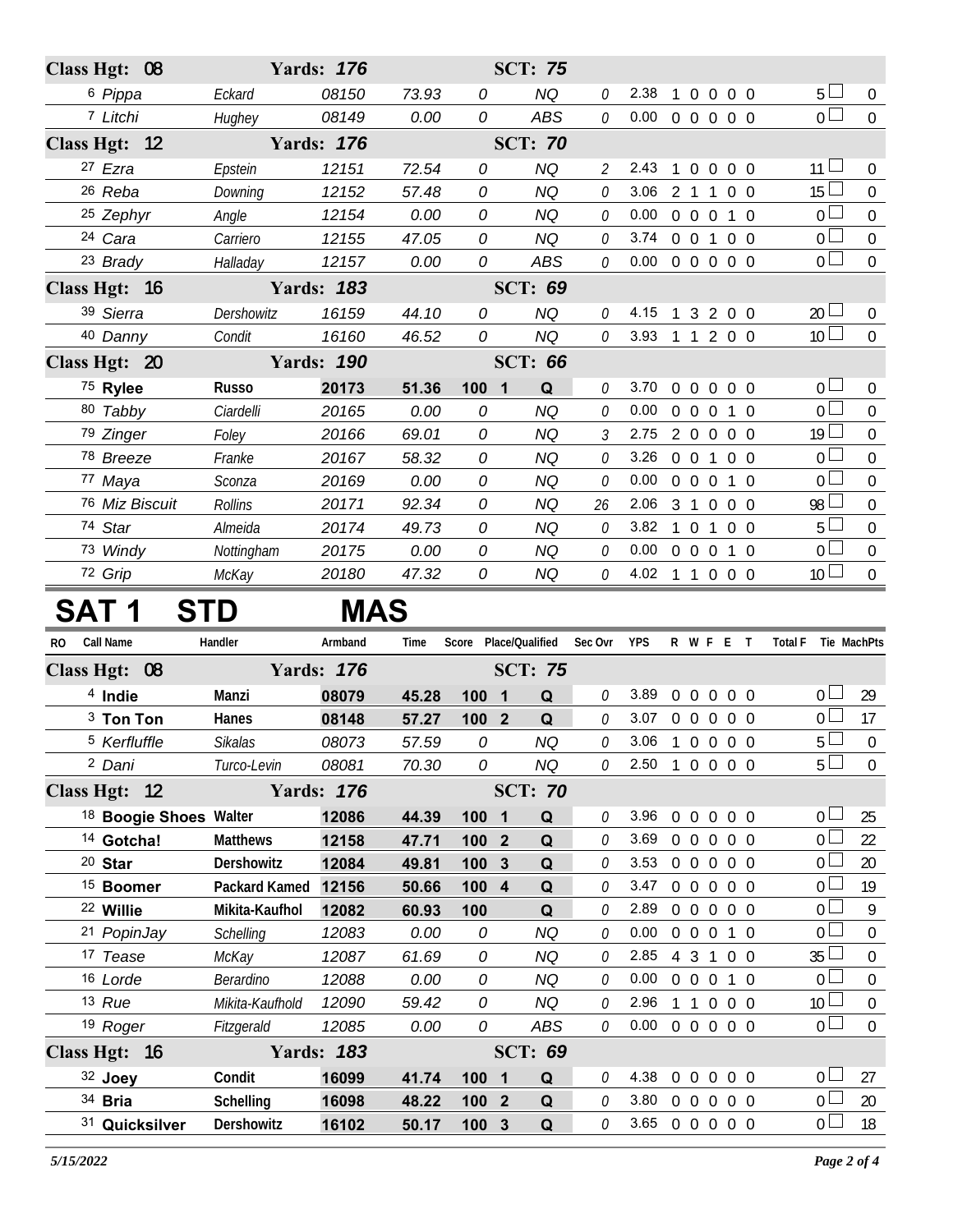|              | 35 Disney             | Sroczynski      | 16096             | 55.56        | 100 4 | Q                            |                | 3.29                       | $\Omega$       | $\overline{0}$ | $\overline{0}$ | 0 <sub>0</sub>                 | 0 <sup>2</sup>                      | 13               |
|--------------|-----------------------|-----------------|-------------------|--------------|-------|------------------------------|----------------|----------------------------|----------------|----------------|----------------|--------------------------------|-------------------------------------|------------------|
|              | 38 Dug                | LaForge         | 16091             | 86.93        | 0     | <b>NQ</b>                    | 17             | 2.11                       | 2 <sub>1</sub> |                | 1              | $0\quad 0$                     | 66                                  | $\overline{0}$   |
|              | 37 Rocky              | Jamison         | 16093             | 54.76        | 0     | <b>NQ</b>                    | 0              | 3.34                       |                | 1 <sub>3</sub> | $\overline{1}$ | $0\quad 0$                     | 20 <sup>2</sup>                     | $\Omega$         |
|              | 33 Cao Runn           | Bryden          | 16100             | 0.00         | 0     | <b>NQ</b>                    | 0              | 0.00                       | $\overline{0}$ | $\overline{0}$ | $\theta$       | $1\quad$ 0                     | 0 <sup>1</sup>                      | $\mathbf 0$      |
|              | 36 Luna               | <b>Bogert</b>   | 16095             | 0.00         | 0     | ABS                          | 0              | 0.00                       |                |                |                | 00000                          | $\overline{0}$                      | $\overline{0}$   |
|              | Class Hgt: 20         |                 | <b>Yards: 190</b> |              |       | <b>SCT: 66</b>               |                |                            |                |                |                |                                |                                     |                  |
|              | 62 Dahlia             | Halperin        | 20121             | 38.58        | 100   | Q<br>$\overline{\mathbf{1}}$ | 0              | 4.92                       | $\Omega$       | $\overline{0}$ | $\Omega$       | $0\quad 0$                     | $0 -$                               | 27               |
|              | 60 Rhythm             | Husson          | 20123             | 40.36        | 100   | $\overline{2}$<br>Q          | 0              | 4.71                       |                | $0\quad 0$     | $\overline{0}$ | 0 <sub>0</sub>                 | $\overline{0}$                      | 25               |
|              | 53 Twist              | Knapp-Cook      | 20125             | 45.38        | 100   | $\mathbf{3}$<br>Q            | O              | 4.19                       |                | $0\quad 0$     | $\overline{0}$ | $0\quad 0$                     | $\overline{0}$                      | 20               |
|              | 68 Treasure           | Davis           | 20106             | 47.31        | 100   | $\overline{4}$<br>Q          | 0              | 4.02                       |                | $0\quad 0$     | $\mathbf 0$    | $0\quad 0$                     | $\overline{0}$                      | 18               |
|              | $63$ Bret             | Koferl          | 20119             | 49.33        | 100   | Q                            | O              | 3.85                       |                | $0\quad 0$     | $\overline{0}$ | $0\quad 0$                     | $0\Box$                             | 16               |
|              | 55 Brandi             | Polk            | 20170             | 51.18        | 100   | Q                            | 0              | 3.71                       |                | 0 <sub>0</sub> | $\overline{0}$ | 0 <sub>0</sub>                 | $\overline{0}$                      | 14               |
|              | 70 Suede              | Almeida         | 20103             | 49.33        | 0     | <b>NQ</b>                    | O              | 3.85                       |                | 2 <sub>1</sub> | $\overline{0}$ | $0\quad 0$                     | $15 \Box$                           | $\Omega$         |
|              | 69 Lucy               | <b>Phillips</b> | 20104             | 49.30        | 0     | <b>NQ</b>                    | 0              | 3.85                       | $\overline{0}$ | $\overline{1}$ | $\overline{0}$ | $0\quad 0$                     | $5\Box$                             | $\mathbf 0$      |
|              | 67 Juniper            | Knapp-Cook      | 20107             | 51.35        | 0     | <b>NQ</b>                    | O              | 3.70                       |                | 0 <sub>1</sub> | $\overline{0}$ | 0 <sub>0</sub>                 | 5 <sub>1</sub>                      | $\overline{0}$   |
|              | 66 Zoe                | Sarnik          | 20108             | 52.00        | 0     | <b>NQ</b>                    | 0              | 3.65                       |                | 3 <sup>2</sup> | $\mathbf{1}$   | 0 <sub>0</sub>                 | $25\Box$                            | $\mathbf 0$      |
|              | 52 Dozer              | Thompson        | 20111             | 50.60        | 0     | <b>NQ</b>                    | O              | 3.75                       |                | $0\quad 0$     | 1              | $0\quad 0$                     | $\overline{0}$                      | $\mathbf 0$      |
|              | 65 Mattie             | Gereg           | 20115             | 61.46        | 0     | <b>NQ</b>                    | 0              | 3.09                       |                | $2 \t2 \t1$    |                | 0 <sub>0</sub>                 | 20 <sup>1</sup>                     | $\mathbf 0$      |
|              | <sup>59</sup> Cadence | McLoughlin      | 20124             | 0.00         | 0     | <b>NQ</b>                    | O              | 0.00                       |                | $0\quad 0$     | $\mathbf 0$    | $\overline{0}$<br>1            | 0 <sup>1</sup>                      | $\mathbf 0$      |
|              | 57 Sir                | Stevenson       | 20128             | 0.00         | 0     | <b>NQ</b>                    | 0              | 0.00                       |                | $0\quad 0$     | $\mathbf 0$    | $\mathbf{1}$<br>$\overline{0}$ | $\overline{0}$                      | $\mathbf 0$      |
|              | <sup>56</sup> Celeste | Teramoto        | 20129             | 70.56        | 0     | <b>NQ</b>                    | $\overline{4}$ | 2.69                       |                | 4 1            |                | 200                            | $37 \Box$                           | $\mathbf 0$      |
|              | 54 Cait               | Pinard          | 20176             | 0.00         | 0     | <b>NQ</b>                    | 0              | 0.00                       | $\overline{0}$ | $\overline{0}$ | $\mathbf 0$    | $\mathbf{1}$<br>$\Omega$       | $\overline{0}$                      | $\mathbf 0$      |
|              | 64 Ruby               | <b>Banask</b>   | 20116             | 0.00         | 0     | <b>ABS</b>                   | 0              | 0.00                       |                | $0\quad 0$     | $\overline{0}$ | $0\quad 0$                     | 0 <sub>1</sub>                      | $\mathbf 0$      |
|              | 61 Rosie              | Lembo           | 20122             | 0.00         | 0     | <b>ABS</b>                   | 0              | 0.00                       |                | $0\quad 0$     | $\overline{0}$ | $0\quad 0$                     | $\overline{0}$                      | $\boldsymbol{0}$ |
|              | 58 Tag                | Lechner         | 20127             | 0.00         | 0     | ABS                          | 0              | 0.00                       |                | $0\quad 0$     | $\overline{0}$ | $0\quad 0$                     | $\overline{0}$                      | $\mathbf 0$      |
|              | 71 Kraze              | Lembo           | 20168             | 0.00         | 0     | ABS                          | 0              | 0.00                       |                | $0\quad 0$     |                | $0\quad 0\quad 0$              | $\overline{0}$                      | $\overline{0}$   |
|              | Class Hgt: 24         |                 | <b>Yards: 190</b> |              |       | <b>SCT: 71</b>               |                |                            |                |                |                |                                |                                     |                  |
|              | 86 Trudy              | Carberry        | 24134             | 47.67        | 100   | Q<br>$\overline{\mathbf{1}}$ | 0              | 3.99                       |                | $0\quad 0$     | $\overline{0}$ | $0\quad 0$                     | 0 <sub>0</sub>                      | 23               |
|              | 88 Shambhu            | Thorpe          | 24132             | 48.06        | 100 2 | Q                            | O              | 3.95                       |                | $0\quad 0$     | $\overline{0}$ | $0\quad 0$                     | $\overline{0}$                      | 22               |
|              | 85 Stevie Girl        | Evans           | 24135             | 48.13        | 100 3 | Q                            | 0              | 3.95 0 0 0 0 0             |                |                |                |                                | $\overline{0}$ $\overline{\square}$ | 22               |
|              | 83 Kai                | Thorpe          | 24137             | 69.15        | 0     | <b>NQ</b>                    | 0              | 2.75                       |                |                |                | 1 0 0 0 0                      | $5\Box$                             | $\boldsymbol{0}$ |
|              | 84 Mercy              | Phillips        | 24182             | 66.72        | 0     | NQ                           | 0              | 2.85                       |                |                |                | 1 0 1 0 0                      | $5 \Box$                            | $\boldsymbol{0}$ |
|              | 87 Gibbs              | Jersey          | 24133             | 0.00         | 0     | ABS                          | 0              | $0.00 \t0 \t0 \t0 \t0 \t0$ |                |                |                |                                | $\overline{0}$                      | $\mathbf 0$      |
|              | Class Hgt: 24C        |                 | <b>Yards: 190</b> |              |       | <b>SCT: 66</b>               |                |                            |                |                |                |                                |                                     |                  |
|              | 89 Dezi               | Husson          | 24C139            | 48.65        | 0     | NQ                           | 0              | 3.91 0 1 0 0 0             |                |                |                |                                | $5 \Box$                            | $\overline{0}$   |
|              | <b>SAT1</b>           | <b>STD</b>      |                   | <b>NOV P</b> |       |                              |                |                            |                |                |                |                                |                                     |                  |
| RO Call Name |                       | Handler         | Armband           | Time         |       | Score Place/Qualified        | Sec Ovr YPS    |                            |                |                |                | R W F E T                      | Total F Tie MachPts                 |                  |
|              | Class Hgt: 12         |                 | <b>Yards: 128</b> |              |       | <b>SCT: 70</b>               |                |                            |                |                |                |                                |                                     |                  |
|              | <sup>3</sup> Ransom   | Picciano        | 12011             | 37.55        | 1001  | Q                            | 0              | 3.41 0 0 0 0 0             |                |                |                |                                | 0 <sub>0</sub>                      | $\overline{0}$   |
|              | $2$ Zoe               | Greenwald       | 12013             | 79.49        | 0     | <b>NQ</b>                    | 9              | 1.61 2 0 1 0 1             |                |                |                |                                | 24 $\Box$                           | $\boldsymbol{0}$ |
|              | Class Hgt: 16         |                 | <b>Yards: 129</b> |              |       | <b>SCT: 67</b>               |                |                            |                |                |                |                                |                                     |                  |
|              | 7 Bosworth            | Cappiello       | 16014             | 42.05        | 0     | NQ                           | 0              | 3.07 3 0 0 0 0             |                |                |                |                                | $15 \Box$                           | $\boldsymbol{0}$ |
|              | 6 Jethro              | Thompson        | 16143             | 0.00         | 0     | <b>NQ</b>                    | 0              | $0.00 \t0 \t0 \t0 \t1 \t0$ |                |                |                |                                | $\overline{0}$                      | $\mathbf 0$      |
|              | Class Hgt: 20         |                 | <b>Yards: 129</b> |              |       | <b>SCT: 69</b>               |                |                            |                |                |                |                                |                                     |                  |
|              |                       |                 |                   |              |       |                              |                |                            |                |                |                |                                |                                     |                  |